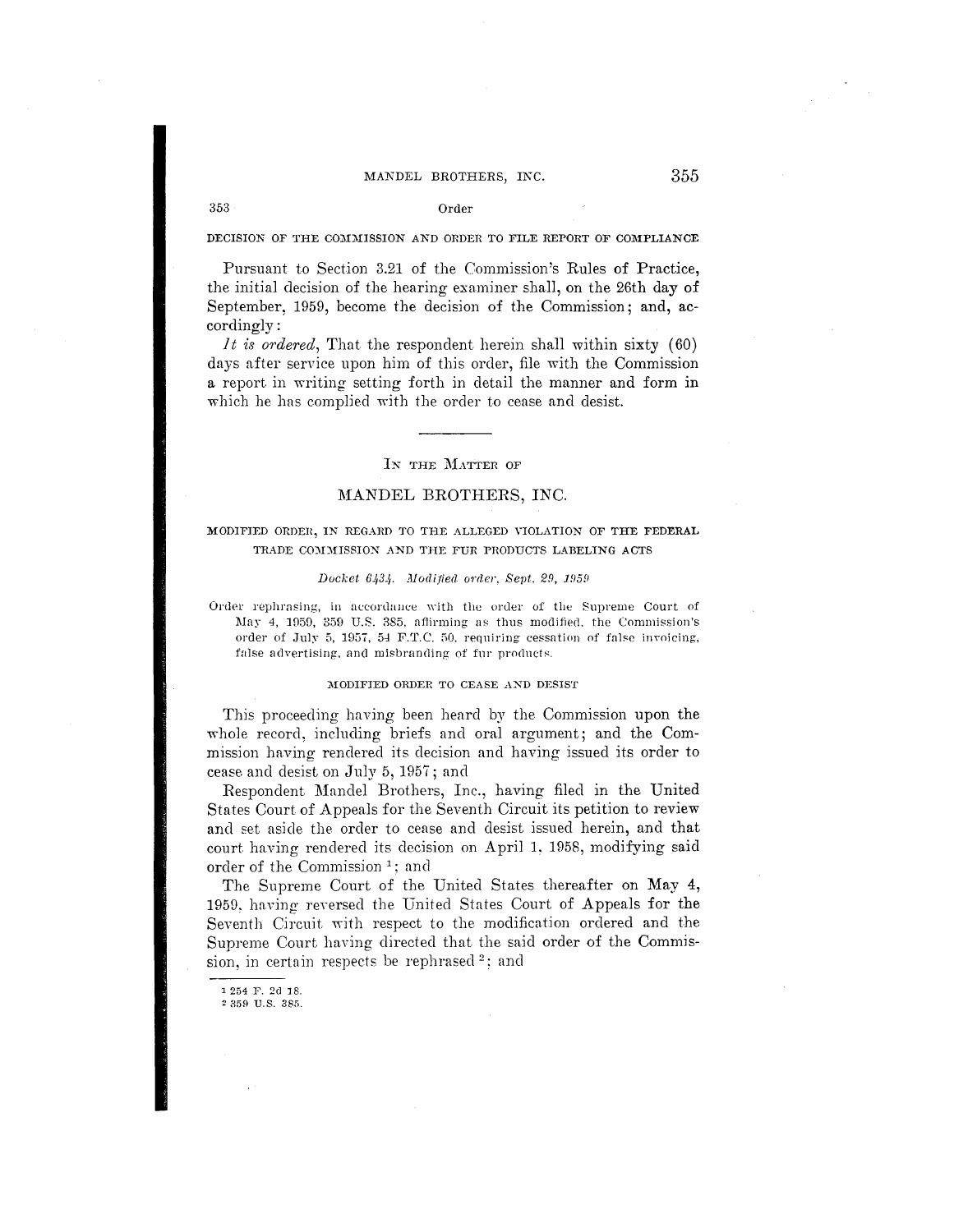# 356 FEDERAL TRADE COMMISSION DECISIONS

The United States Court of Appeals for the Seventh Circuit having denied the petition of respondent to set aside the Commission's order to cease and desist, and having thereafter on September 3, 1959, entered its final decree modifying, in accordance with the decision of the Supreme Court of the United States, and affirming and enforcing, as modified, the order to cease and desist issued by the Commission on July 5, 1957:

*Now: therefore: it is hereby ordered,* That respondent, Mandel Brothers, Inc., a corporation, and its officers representatives, agents and employees, directly or through any corporate or other device, in connection with the introduction into commerce, or the sale, advertising or offering for sale in commerce, or the transportation or distribution in commerce, of any fur product, or in connection with the sale, advertising, offering for sale, transportation or distribution of any fur product which has been made in whole or in part of fur which has been shipped and received in commerce, as "commerce," "fur" and "fur products" are defined in the Fur Products Labeling Act, do forthwith cease and desist from-

A. Misbranding fur products by-

1. Failing to affix labels to fur products showing each element of information required by the Act;

2. Setting forth on labels attached to fur products-

(a) Required information in abbreviated form or in handwriting;

(b) Non-required information mingled with required information.

B. Falsely or deceptively invoicing fur products by-

1. Failing to furnish invoices to purchasers of fur products showing each element of information required by the Act:

2. Setting forth required information in abbreviated form;

3. Failing to show the item number or mark of fur products on the invoices pertaining to such products.

C. Falsely or deceptively advertising fur products through the use of any advertisement, public announcement, or notice which is intended to aid, promote or assist, directly or indirectly, in the sale or offering for sale of fur products. and which represents directly or by implication that the regular or usual price of any fur product is any amount which is in excess of the price at which respondent has usually and customarily sold such products in the recent regular course of its business;

D. Making pricing claims or representations of the type referred to in Paragraph C above: unless there is maintained by respondent full and adequate records disclosing the facts upon which such claims or representations are based.